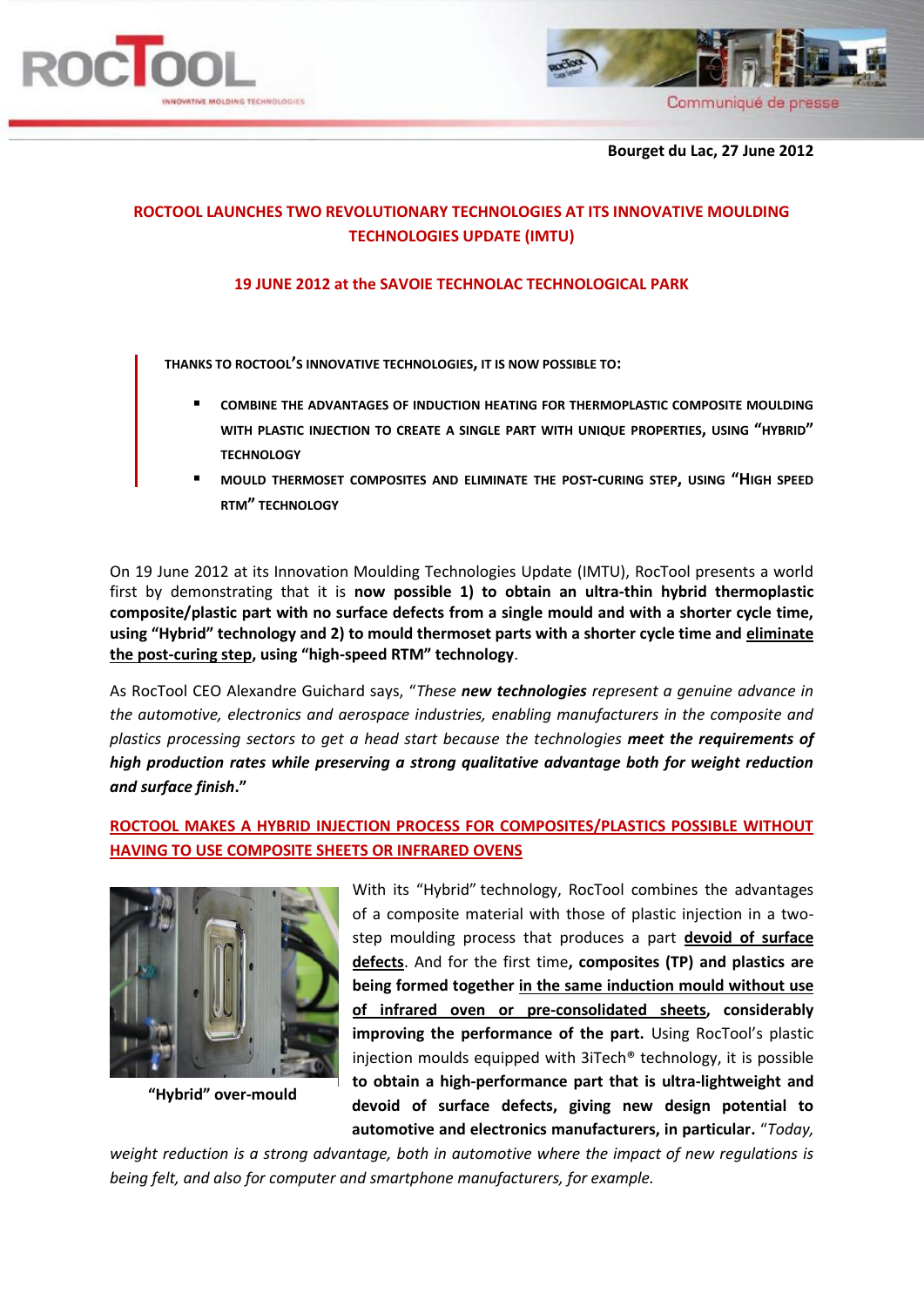



*Our hybrid process combines the advantages of a thermoplastic composite for its mechanical properties with those of a plastic injection process for its forming and design potential. Such a combination of high-performance materials offers new possibilities to processors and contractors*," says RocTool's Business Development Director, Mathieu Boulanger.

## **ROCTOOL KNOWS HOW TO MOULD THERMOSET COMPOSITES WITHOUT POST-CURE IN RECORD CYCLE TIME**



**An area of the "high-speed RTM" mould**

With its high-speed RTM technology, RocTool is now **the only market player able to offer thermoset composite part moulding with fast cycle times of only 5 to 7 minutes, without the need for post-cure**. "*RTM technologies have considerable appeal for all stages of the process. The injection step is made easier, because it functions at low temperature (e.g. better control over filling process, without risk of premature cross-linking and a lower pressure level, reducing the stresses applied to the part). For the curing step, raising the cross-linking temperature reduces the cycle time for an identical or even higher glass transition temperature, while eliminating the need for a post-curing step, which is costly in terms of energy consumption and* 

*equipment. And by cooling the part under pressure, it is possible to obtain Class A surface parts even while eliminating the final shaping step. This considerable time saving will enable mass production. Auto builders are very interested in the technology, for example, to produce parts for electric vehicles*", says RocTool R&D Director José Feigenblum.

### **Available visuals:**

"Hybrid" moulded part "Hybrid" over-mould Mobile part of the Hybrid mould An area of the "high-speed RTM" mould Moulded RTM part Portrait of RocTool CEO Alexandre Guichard + logo

#### *About RocTool*

*Since it was established in 2000, RocTool has been developing innovative processes for fast moulding of composite materials and plastics. Two-time winner of the JEC Composites Awards, the company has sold thirty or more licences for its patented induction heating technologies, principally for medium and large production runs. RocTool has been listed on the NYSE Euronext stock exchange (Free Market Paris) since early 2008.*